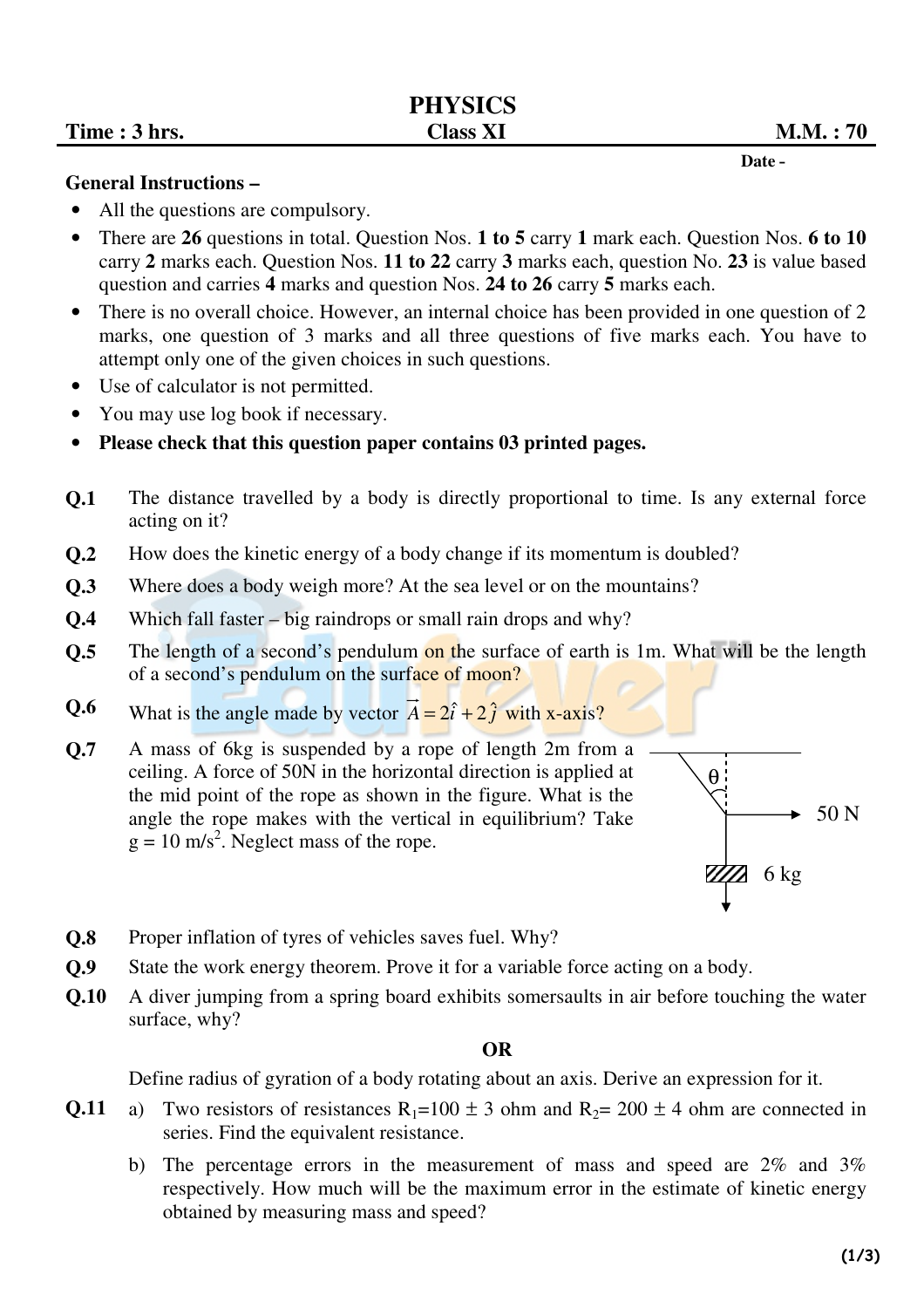- **Q.12** a) Show that for a projectile the angle between the velocity and the x-axis as a function of time is given by  $\theta(t) =$  $\left( u_{v} - gt \right)$ *x y u*  $tan^{-1} \frac{(u_y - gt)}{u_y - gt}$ .
	- b) Show that the projection angle  $\theta$  for a projectile launched from the origin is given by :  $\theta = \tan^{-1} \frac{(4H)}{B}$ *R* 4*H* where the symbols have their usual meaning.
- **Q.13** Show that two identical particles move at right angles to each other after elastic collision in two dimensions.
- **Q.14** Derive an expression for the centre of mass of a two particle system.
- **Q.15** Obtain the expression for the linear acceleration of a cylinder of radius 'R' rolling down an inclined plane. Also find the frictional force acting between the cylinder and the plane.
- **Q.16** Define escape velocity. Obtain an expression for the escape velocity of a body from the surface of the earth.

# **OR**

Define gravitational potential energy of a body. Derive an expression for the gravitational potential energy of a body of mass 'm' located at distance 'r' from the centre of the earth  $(r>R)$ .

- **Q.17** a) What is elastic potential energy?
	- b) Derive an expression for the elastic potential energy stored in a stretched wire under stress.

тм

- c) Prove that elastic energy density is equal to  $\frac{1}{2}$  x stress x strain.
- **Q.18** A sphere of aluminium of 0.047 kg is placed for sufficient time in a vessel containing boiling water, so that the sphere is at  $100^{\circ}$ C. It is then immediately transferred to 0.14kg copper calorimeter containing  $0.25$  kg of water at  $20^{\circ}$ C. The temperature of water rises and attains a steady state at  $23^{\circ}$ C. Calculate the specific heat capacity of aluminium. (given specific heat of copper =  $0.386 \times 10^3$  J kg<sup>-1</sup>K<sup>-1</sup>)
- **Q.19** a) State Newton's law of cooling.
	- b) If a hot body at temperature  $\theta$  is placed in a surrounding at temperature  $\theta_0$ , deduce the relation :  $\theta = \theta_0 + Ce^{-kt}$ .
	- c) Represent Newton's law of cooling graphically.
- **Q.20** Define an adiabatic process. Show analytically that work done by one mole of an ideal gas during adiabatic expansion from temperature T<sub>1</sub> to T<sub>2</sub> is given by W =  $\frac{R(T_1 - T_2)}{1}$ 1  $1 - 12$ − − *r*  $R(T_1 - T)$ .
- **Q.21** A particle executes simple harmonic motion between  $x = -A$  and  $x = +A$ . The time taken for it to go from 0 to A/2 is  $T_1$  and to go from A/2 to A is  $T_2$ . Then, how are  $T_1$  and  $T_2$ related?
- **Q.22** The earthquakes generate sound waves inside the earth. Unlike a gas, the earth can experience both transverse (S) and longitudinal (P) sound waves. Typically the speed of S wave is about 4.0 km/sec, and that of P wave is 8.0 km/sec. A seismograph records P and S waves from an earthquake. The first P wave arrives 4 min before the first S wave. Assuming the waves travel in straight line, at what distance does the earthquake occur?